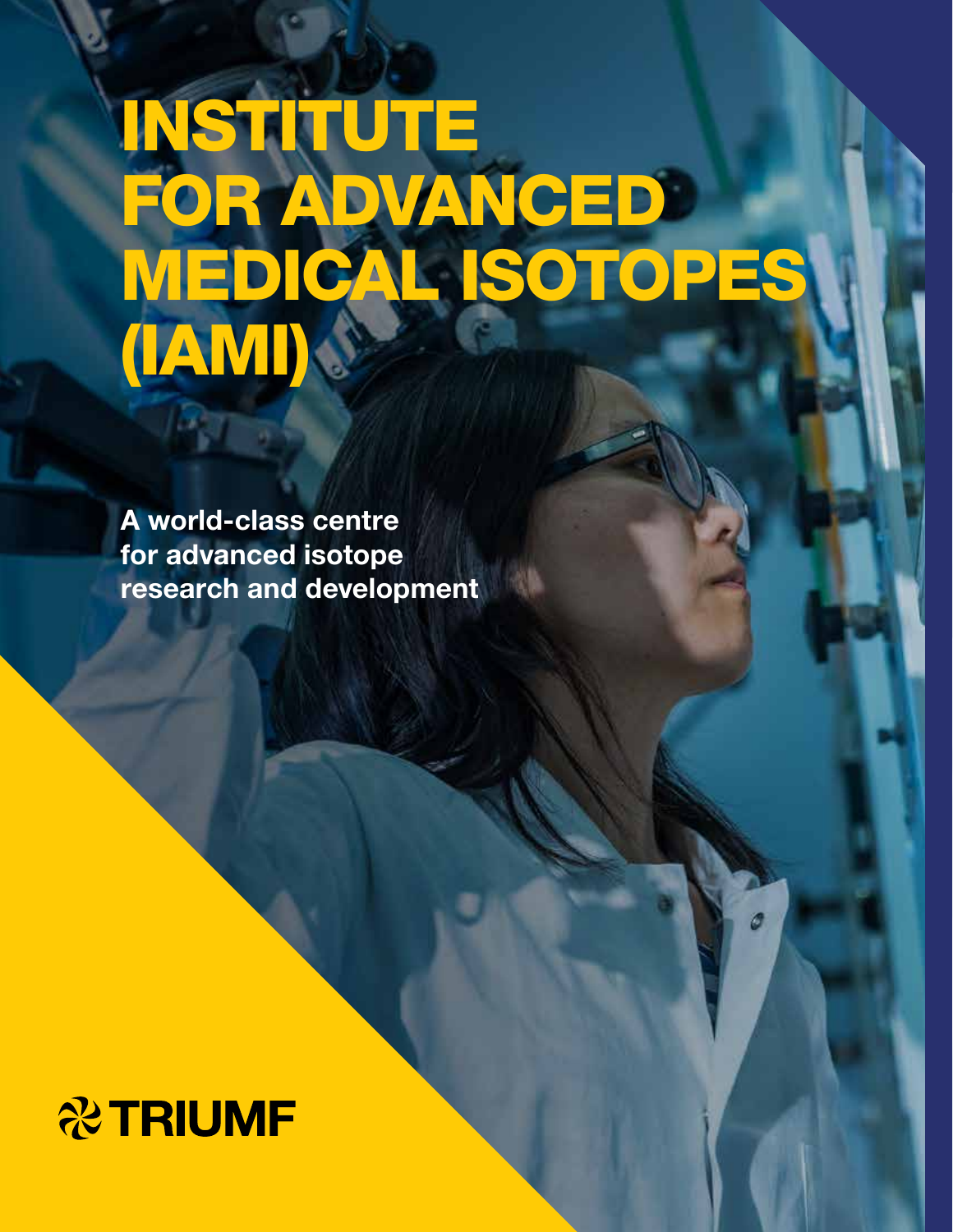### UNITING INTERDISCIPLINARY PARTNERS TO CREATE A PREMIER CENTRE FOR THE LIFE SCIENCES

Canada is home to world-leading researchers, clinicians, and industrial partners who are working to realize the benefits that medical isotopes — valuable tools for diagnosing and treating life-threatening illnesses, from cancer to dementia to cardiac disease — can bring to society. As a hub for this activity, the Institute for Advanced Medical Isotopes (IAMI) will accelerate academic research and industrial collaboration, positioning Canada as a global leader in the manufacture and study of existing and emerging medical isotopes.

### EXPANDING CANADA'S EXPERTISE IN MEDICAL ISOTOPE RESEARCH

A world-class radiopharmaceutical research facility that houses both public- and private-sector research, development, and production, IAMI will expand Canada's role in fast-moving advances in nuclear medicine that will improve health and save lives. Located on the TRIUMF campus, IAMI will bring together researchers from TRIUMF, the University of British Columbia, Simon Fraser University, and BC Cancer to enable the development of new medical isotopes and applications.

### IMPROVING THE HEALTH OF CANADIANS

IAMI promises to secure a local supply of several important medical isotopes, including critical imaging isotope 99mTc, and to enable Canadian access to the global <sup>99m</sup>Tc market.

IAMI will support a network of domestic and international users focused on identifying and manufacturing isotopes and radiopharmaceuticals for imaging, diagnosing, and treating a variety of life-threatening diseases. The Institute will provide dedicated isotope production and laboratory space to accelerate the translation of nuclear medicine research, from bench to bedside.

### IAMI AT A GLANCE:

### A HUB FOR MEDICAL ISOTOPE RESEARCH AND INNOVATION

A 2500m² facility, featuring a dedicated, state-of-the-art TR-24 cyclotron and a suite of medical grade laboratories for conducting clinical trials.

### A STEADY SUPPLY OF CRITICAL ISOTOPES

A dedicated production space significantly increasing the production capacity in British Columbia and Canada for medical isotopes necessary for research and clinical application, particularly  $18F$  and  $99mTc$ , two of the most commonly used isotopes in diagnostic imaging.

### A WORLD LEADER IN DEVELOPING TARGETED RADIONUCLIDE THERAPIES FOR CANCERS

Globally leading production capability for 177Lu and 225Ac-containing radiopharmaceuticals, which have demonstrated exciting potential for a targeted therapy in untreatable, late-stage prostate cancers.

# OFFER IAMI WILL OFFER **AMI WILL**









### SECURE ISOTOPE SUPPLIES

#### NEXT-GENERATION CANCER THERAPIES

By developing targeted radionuclide therapies for metastatic cancers, IAMI researchers will contribute to improving health outcomes for Canadians, place Canada at the centre of this promising, fast-growing field, and allow Canadian access to radionuclide therapy markets.

### ACCELERATED GLOBAL DRUG DEVELOPMENT

Some early-stage drug development trials rely on highly sought-after isotope-based radiotracers to gauge drug efficacy. IAMI will provide a unique infrastructure for radiotracer production, positioning Canada as a key player in this space.

### IMPROVED HEALTH OUTCOMES FOR BRITISH COLUMBIANS

IAMI will supply additional isotopes to the TRIUMF-UBC neuroimaging program at the Djavad Mowafaghian Centre for Brain Health and bring the power of personalized medicine to more patients who suffer from addiction, dementia, and other mental health issues. It will also boost the supply and diversity of important positron-emission tomography (PET) isotopes for BC Cancer patients, enabling thousands of PET scans annually at UBC and BC Cancer sites.

### INDUSTRY PARTNERSHIPS AND INVESTMENT

IAMI will provide certified infrastructure for isotope production, enabling the development of new diagnostic and therapeutic substances by industry partners. The Institute will also establish a powerful training platform — at the interface between science and business — for young researchers.